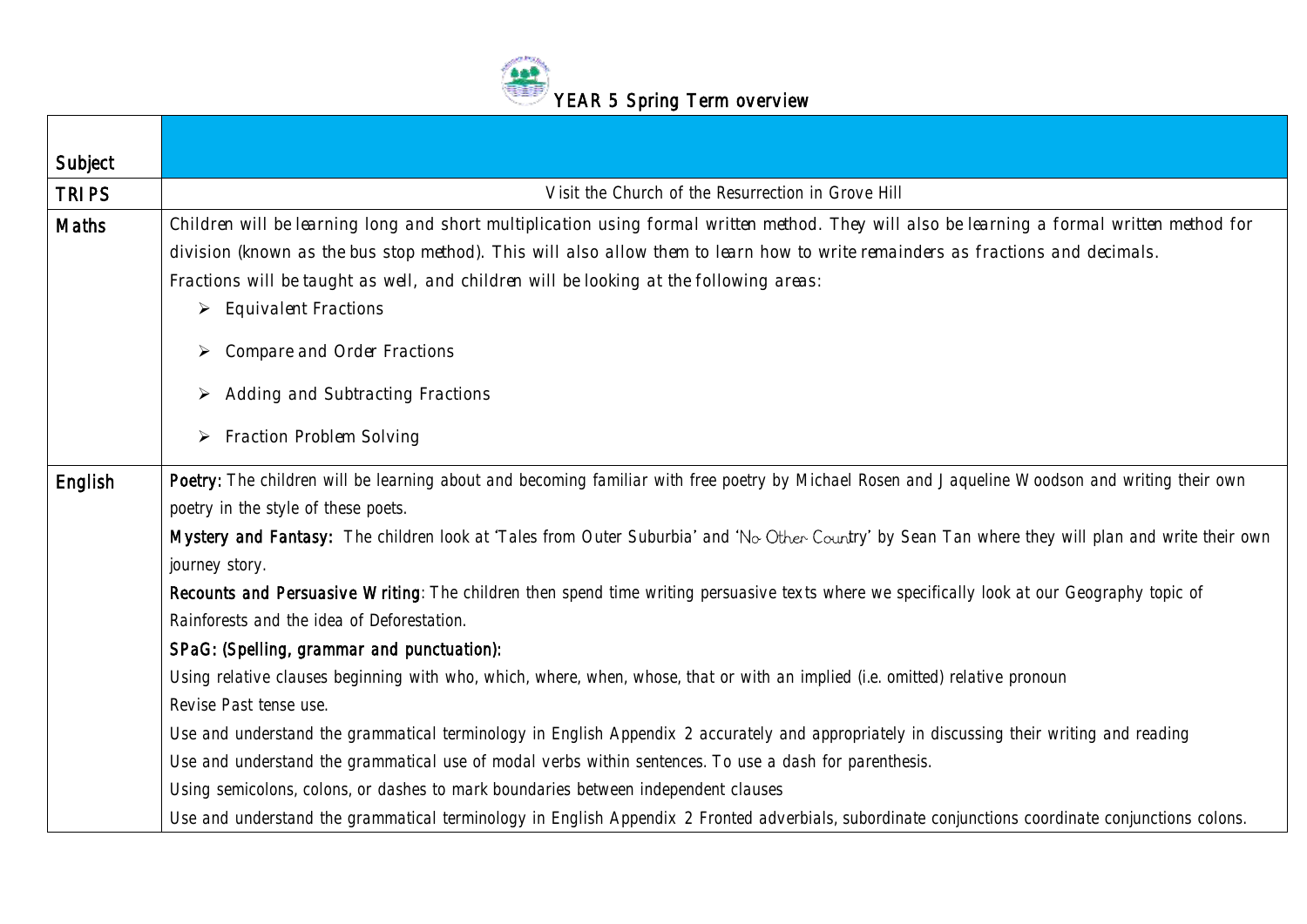

|           | Indicate grammatical and other features by: a. using commas to clarify meaning or avoid ambiguity e. using a colon to introduce a list       |
|-----------|----------------------------------------------------------------------------------------------------------------------------------------------|
|           | Use and understand the grammatical terminology in English Appendix 2 accurately and appropriately in discussing their writing and reading -  |
|           | apostrophes. To know modal verbs, indicate a degree of possibility.                                                                          |
|           | Use and understand the grammatical terminology in English Appendix 2 accurately and appropriately in discussing their writing and reading -  |
|           | apostrophes.                                                                                                                                 |
|           | Use and understand the grammatical term determiners                                                                                          |
| Geography | The children will be looking at the topic of Rainforests this term in Geography. The children will learn to locate the Northern and Southern |
|           | Hemisphere and the Equator. They will learn about different biomes and their features and the different layers of the rainforest. They will  |
|           | understand the threat to the rainforest because of deforestation and begin to think about the different animals that have become endangered. |
|           | They will begin to understand how important the Amazon River is to the rainforest and the world, as well as learning about the people that   |
|           | live in the rainforest and their lives.                                                                                                      |
|           | Key Vocabulary: Deforestation, agriculture, emergent layer, canopy layer, understory/shrub layer, forest floor, endangered, species, threat, |
|           | extinction, indigenous, temperate, biomes                                                                                                    |
| Computing | Spreadsheets (Continued from Autumn term)                                                                                                    |
|           | Children will use a formula wizard to add a formula to a cell to automatically make a calculation in that cell. Use calculators to test      |
|           | hypothesis. Add a formula to a cell to automatically make a calculation in that cell. Use a spreadsheet to model a real-life situation and   |
|           | answer questions.                                                                                                                            |
|           | Key Vocabulary average, advance mode, copy and paste, cells, charts, equals tool, formula, random tool, rows columns, spreadsheet, timer     |
|           | <b>Databases</b>                                                                                                                             |
|           | Children will learn about the different ways to search a database to answer questions correctly. Pupils will design an avatar for a class    |
|           | database. They will then create their own database on a chosen topic, add records into fields. Children will understand how to word          |
|           | questions so that they can be effectively answered using a search of their database.                                                         |
|           | Key Vocabulary avatar, collaborative, record, field, binary tree, branching database, data, sort, group. arrange, chart, statistics,         |
|           | report                                                                                                                                       |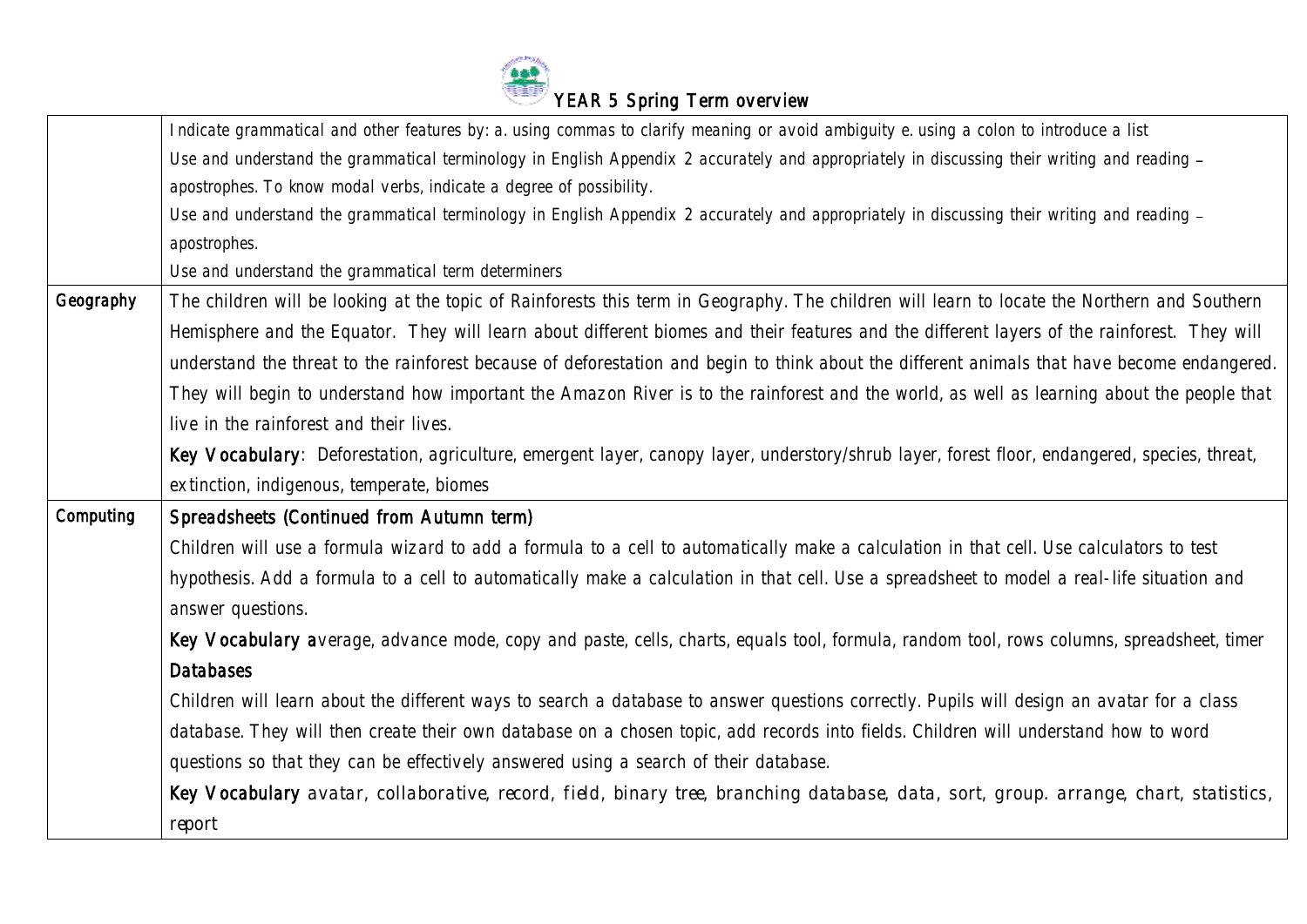

|           | <b>Game Creator</b>                                                                                                                     |
|-----------|-----------------------------------------------------------------------------------------------------------------------------------------|
|           | Children review and analyse computer games eventually designing own games so that they fit in with selected themes. They create own     |
|           | setting and characters changing animation and sounds made within the game. Pupils make game unique by selecting the appropriate options |
|           | to maximise playability. Children write informative instructions for their game and evaluate to improve designs for the future.         |
|           | Key Vocabulary animation, image, instruction, perspective, customise, interactive, playability, screenshot, evaluation, texture.        |
| Science   | Properties and Changes of Materials -                                                                                                   |
|           | Pupils will be looking at dissolving and understanding the differences between dissolving and melting. They will also be looking        |
|           | at reversible and irreversible changes and will be able to explain the differences. As well as this, pupils will be investigating       |
|           | conductors and insulators.                                                                                                              |
|           | <b>Key Vocabulary:</b>                                                                                                                  |
|           | Dissolving, Soluble, Observation, Variables, Magnetism, Transparency, Thermal, Attributes, Qualities, Definite                          |
|           | <b>Living Things and Their Habitats -</b>                                                                                               |
|           | Children will begin to look at the main differences between mammals, amphibians and birds, as well as looking at the habitats           |
|           | these creatures live in. They will also start to look at the life cycles and the reproduction of some animals and plants.               |
|           | <b>Key Vocabulary:</b>                                                                                                                  |
|           | Vegetable, chrysalis, cycles, amphibians, habitat, metamorphosis, reproduction, offspring                                               |
| <b>DT</b> | <b>Bread Making:</b>                                                                                                                    |
|           | During this topic pupils will be using their experiences of food ingredients and cooking methods to help generate ideas to plan and     |
|           | make bread.                                                                                                                             |
|           | Pupils will explain why they have chosen certain foods and processes; have produced an order of work and chosen equipment               |
|           | appropriately; have made and evaluated their bread product against objective design criteria; have a clear understanding of issues      |
|           | related to food safety and hygiene.                                                                                                     |
|           | <b>Key Vocabulary:</b>                                                                                                                  |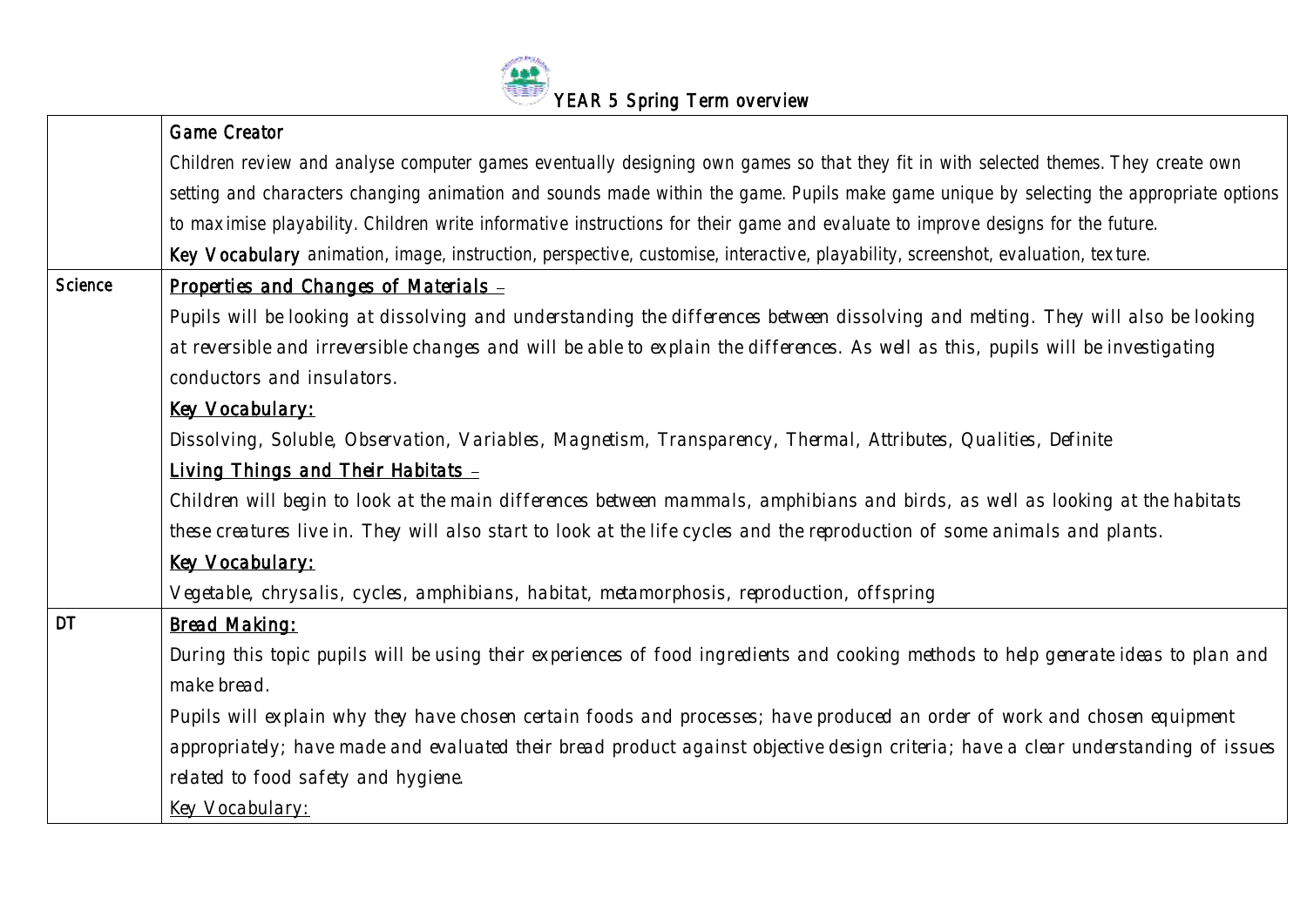

|            | Restaurant, convenience, accommodate, kneading, designing, evaluating, investigation, preferences, ingredients, mixing, kneading,           |
|------------|---------------------------------------------------------------------------------------------------------------------------------------------|
|            | proving                                                                                                                                     |
| Art        | Printing:                                                                                                                                   |
|            | Children will be printing onto lino squares during this topic. They will be using layers of paint to add detail to background               |
|            | colours creating a mixed media work. Print using a number of colours, looking at primary, secondary and tertiary colours. Pupils            |
|            | will be printing onto different materials.                                                                                                  |
|            | Children will be able to use a range of printing techniques (mono, block, poly and lino) to create repeating patterns based on the          |
|            | works inspired by Rousseau.                                                                                                                 |
|            | <b>Key Vocabulary:</b>                                                                                                                      |
|            | Tertiary, gauge, printing, shaping, tools, Rainforest, Rousseau.                                                                            |
| Indoor PE  | Gymnastics Children perform an increasing range of gym actions individually, with a partner and in a group. They will complete              |
|            | an increasing range of actions and skills when travelling including rolls and jumps. Children will explore weight on hands                  |
|            | developing the ability to do a handstand and experiment with counterbalance and counter tension. Pupils will create sequences by            |
|            | applying the skills learn and consider whether to match or mirror partners.                                                                 |
|            | Key Vocabulary: rotation, leaps, counterbalance, counter tension, matching, mirror, shape, travel, flight, apparatus, bridge                |
|            | position, flexibility                                                                                                                       |
|            | Pirate Dance Pupils will perform a Pirate inspired dance with control and fluency. They will perform with expression showing an             |
|            | understanding of space, dynamics and relationships to achieve mood, feeling, idea and character. They will. develop ideas with              |
|            | partners, small groups and the whole class showing how the formation of a dance can change in relation to the group size.                   |
|            | <b>Key Vocabulary</b>                                                                                                                       |
|            | travelling, jumping, turning, gesture, stillness, coordination, fluency, dynamics, motifs, sequences, expression, space                     |
| Outdoor PE | Tag Rugby: Children will learn to pass the ball and run with the ball, as well as the rules of Tag Rugby and the pitch. They will learn the |
|            | different positions as a defender. The children will learn to use width and depth changing direction and speed and they will choose and     |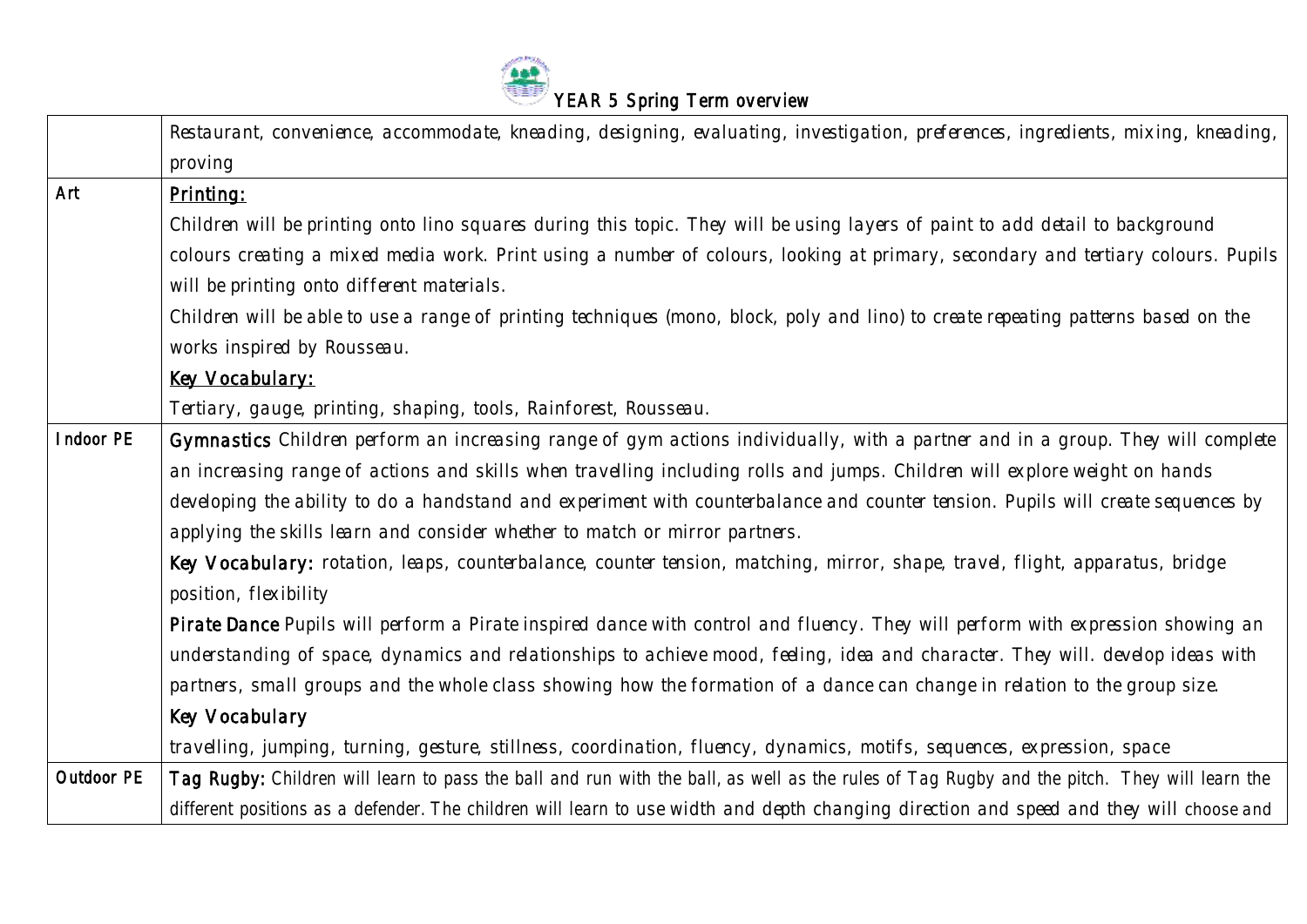

|             | use skills which meet the specific needs of the ball. They will also work as a team in various small sided ball handling, kicking and                |
|-------------|------------------------------------------------------------------------------------------------------------------------------------------------------|
|             | implement invasion games and be able to transfer common principles of play and basic attacking strategies across the game.                           |
|             | Key Vocabulary: opposition, defending, consistently, passing, try, opponent, horizontal, opposition.                                                 |
|             | Tennis: the children will learn to play against an opponent while recapping the shots that have been learned in year 4. They will learn to           |
|             | use the volley shot, overhead shot and to defend. The children will learn to strike the ball with reasonable accuracy and consistency and play       |
|             | shots on both sides of the body and from above the head with reasonable control. They will understand how to position their bodies to receive a ball |
|             | coming from different heights and angles                                                                                                             |
|             | Key Vocabulary: defend, attack, opponent, pressure, overhead, forehand, back hand, approach.                                                         |
| <b>RE</b>   | Topic Investigate, interpret and respond to a range of stories, sacred writings and sources of wisdom and authority, reflecting on the impact        |
|             | of beliefs and teachings as ways of seeing the world in different communities. Show awareness, respond to and interpret a range of stories,          |
|             | sacred writings and sources of wisdom, recognising and understanding the impact within different communities and on individual believers.            |
|             | Key Vocabulary sense, intelligence, insight, meaning, inspiration, sacrifice, understanding, faith, gracious, merciful, judgement, worship           |
| <b>PSHE</b> | Dreams and Goals: In this unit, the children will understand that they will need money to help them to achieve some of their dreams as               |
|             | they begin to learn about a range of jobs that people carry out and explore how much people would earn in different jobs. Children will              |
|             | think about what they would like to do when they grow up and consider what they need to do to achieve it. The children will look at                  |
|             | children from other cultures and how their dreams and goals may differ from theirs. They will develop their understanding that                       |
|             | communication with someone in a different culture means that they can learn from each other and support each other.                                  |
|             | Key Vocabulary: Dream, hope, goal, feeling, achievement, money, grown up, adult, lifestyle, profession, contribution, society, perseverance.         |
|             | Healthy Me: In this unit, the children will be considering the risks of smoking and how tobacco affects the lungs, liver and heart. The              |
|             | children also will understand some of the risks with misusing alcohol, including anti-social behaviour, and how it affects the liver and heart.      |
|             | The children will know how to put into practice basic emergency procedures and know how to get help in emergency situations. The children            |
|             | will understand how the media, social media and celebrity culture promotes certain body types.                                                       |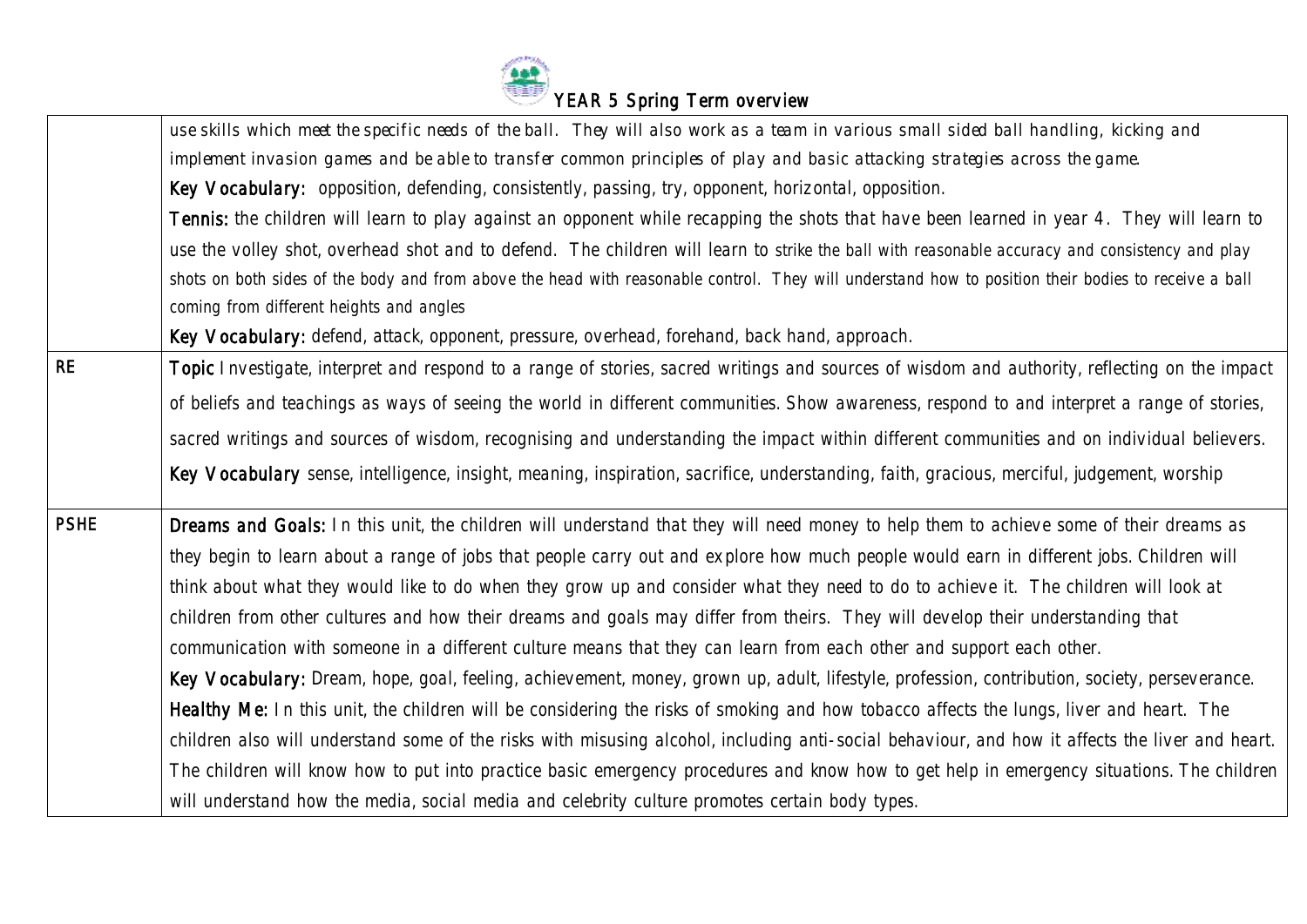

|              | Key Vocabulary: choices, pressure, media, influence, emergency, procedure, calm, celebrity, altered, celebrity.                         |
|--------------|-----------------------------------------------------------------------------------------------------------------------------------------|
| French       | Le vrai professeur -                                                                                                                    |
|              | Vocabulary focus: Commands informal and singular                                                                                        |
|              | <b>Grammar focus: imperatives</b>                                                                                                       |
|              | <u>J'ai les cheeveux noirs et longs -</u>                                                                                               |
|              | Vocabulary focus: descriptions of self and others                                                                                       |
|              | Grammar focus: agreement of adjectives by gender and singular/pluralJ'ai les cheveux noirs et longs.                                    |
| <b>Music</b> | Unit: Make You Feel My Love by Bob Dylan (Adele Version)                                                                                |
|              | Style: Ballad                                                                                                                           |
|              | Topic and cross-curricular links: Children will know and talk about musical dimensions featured in the song and where they are          |
|              | used. Children will learn that using one or two notes confidently is better than using five. Pupils will be able to talk about notation |
|              | and recognise the connection between sound and symbol. Class perform music with others, considering their audience, singing             |
|              | clearly and playing with confidence                                                                                                     |
|              | Key Vocabulary: texture, dynamics, tempo, rhythm, pitch, notation. sound, symbol, composition, audience, verse, chorus                  |
|              | <b>Unit: Fresh Prince Of Bel-Air</b>                                                                                                    |
|              | <b>Style: Hip Hop</b>                                                                                                                   |
|              | Topic and cross-curricular links: Children will learn a famous rap and create own to make up (compose) own rap or words to the          |